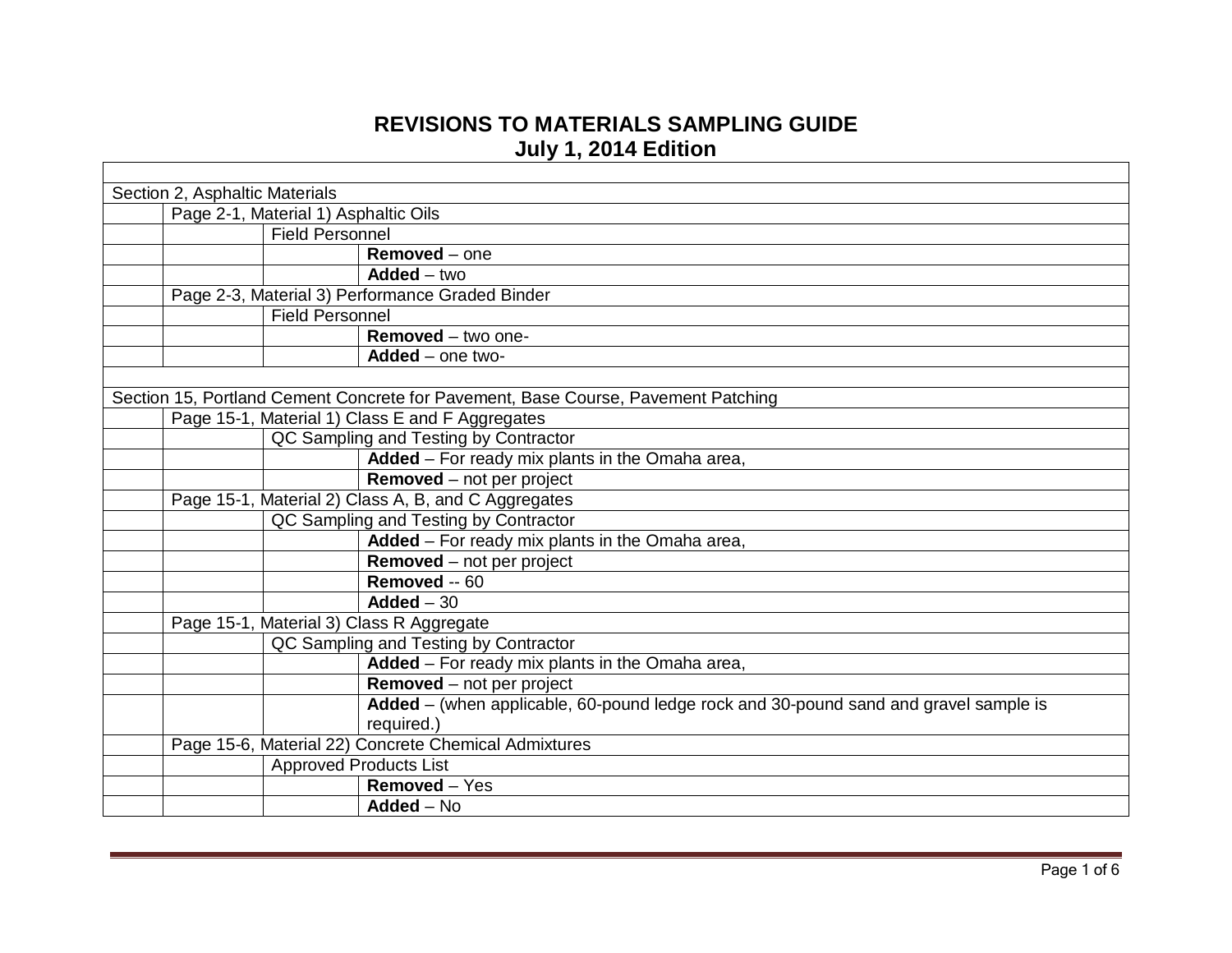| Section 16, Portland Cement Concrete for Structures, Culverts and Miscellaneous Construction |                        |                                                                                                      |
|----------------------------------------------------------------------------------------------|------------------------|------------------------------------------------------------------------------------------------------|
|                                                                                              |                        | Page 16-1, Material 1) Class E and F Aggregates                                                      |
|                                                                                              | Material               |                                                                                                      |
|                                                                                              |                        | $Added - Aggregates$                                                                                 |
|                                                                                              |                        | QC Sampling and Testing by Contractor                                                                |
|                                                                                              |                        | Added - For ready mix plants in the Omaha area,                                                      |
|                                                                                              |                        | Removed - not per project                                                                            |
|                                                                                              |                        | Page 16-1, Material 2) Class A, B, and C Aggregates                                                  |
|                                                                                              | Material               |                                                                                                      |
|                                                                                              |                        | <b>Added</b> – Aggregates                                                                            |
|                                                                                              |                        | QC Sampling and Testing by Contractor                                                                |
|                                                                                              |                        | Added - For ready mix plants in the Omaha area,                                                      |
|                                                                                              |                        | <b>Removed</b> – not per project                                                                     |
|                                                                                              |                        | $Removed - 60$                                                                                       |
|                                                                                              |                        | $Added - 30$                                                                                         |
|                                                                                              |                        | Page 16-1, Material 3) Class R Aggregate                                                             |
|                                                                                              |                        | QC Sampling and Testing by Contractor                                                                |
|                                                                                              |                        | Added - For ready mix plants in the Omaha area,                                                      |
|                                                                                              |                        | <b>Removed</b> – not per project                                                                     |
|                                                                                              |                        | Added – (when applicable, 60-pound ledge rock and 30-pound sand and gravel sample is                 |
|                                                                                              |                        | required.)                                                                                           |
|                                                                                              |                        | Page 16-3, Material 10) Concrete Test Cylinders                                                      |
|                                                                                              | <b>Field Personnel</b> |                                                                                                      |
|                                                                                              |                        | Removed – One set of four 4x8 cylinders for any placement up to 100 yards.                           |
|                                                                                              |                        | A second set of four 4x8 cylinders are required if the days placement of concrete exceeds 100        |
|                                                                                              |                        | cubic yards.                                                                                         |
|                                                                                              |                        | Cylinders will be tested in the branch laboratory or the central laboratory.                         |
|                                                                                              |                        | Added - One set of four 4x8 cylinders for any placement up to 100 cubic yards.                       |
|                                                                                              |                        | For pours over 100 cubic yards, three sets of four 4x8 cylinders are required representative of each |
|                                                                                              |                        | 1/3 day's production.                                                                                |
|                                                                                              |                        | Cylinders will be tested in the branch laboratory or the central laboratory.                         |
|                                                                                              |                        | Page 16-4, Material 11) Shotcrete, Mortar Cubes                                                      |
|                                                                                              | Material               |                                                                                                      |
|                                                                                              |                        | <b>Added</b> - Shotcrete, Mortar Cubes                                                               |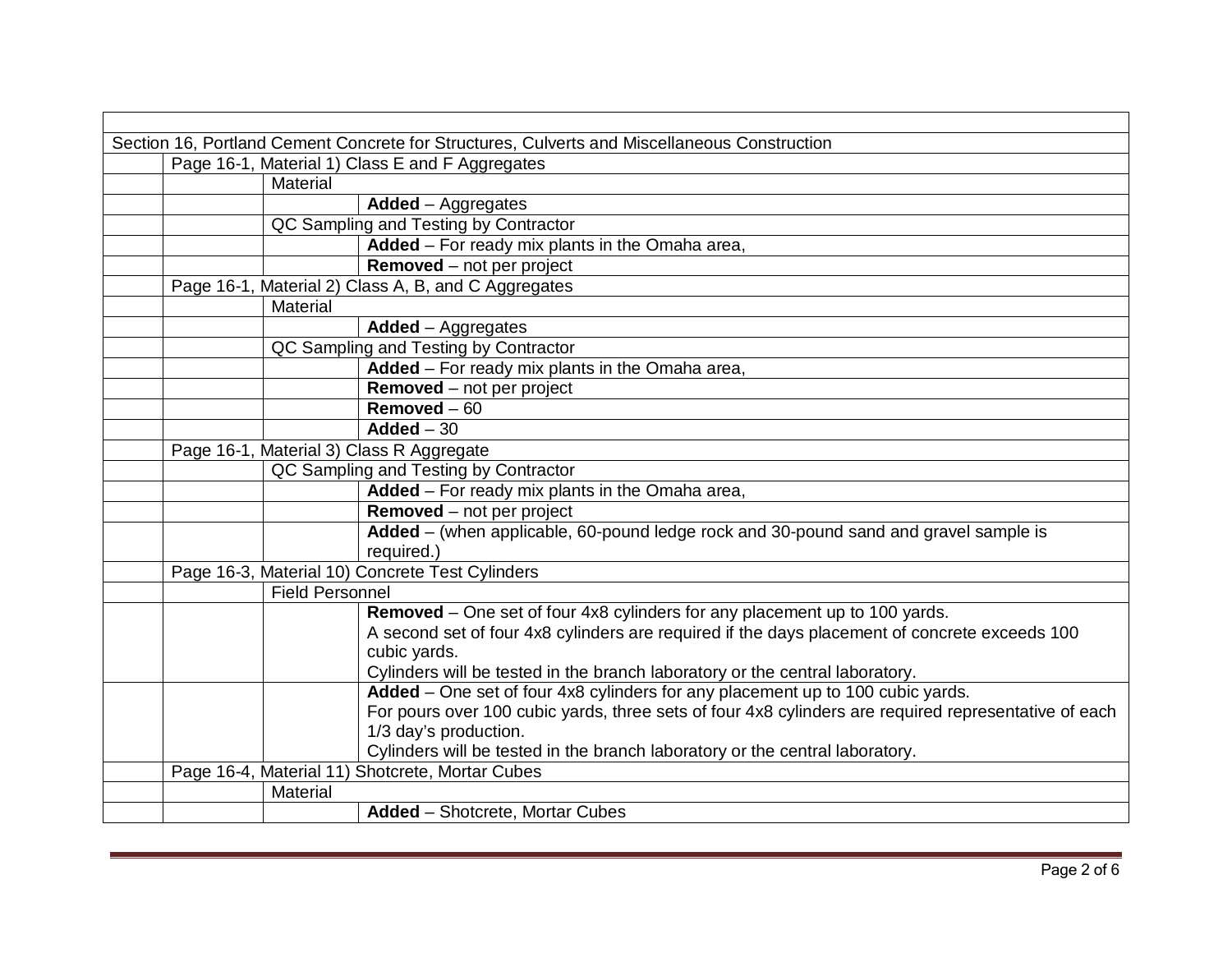|  | <b>Type of Test</b>                                                              |
|--|----------------------------------------------------------------------------------|
|  | Added - Compressive Strength                                                     |
|  | Q.C. Sampling and Testing                                                        |
|  |                                                                                  |
|  | <b>Field Personnel</b>                                                           |
|  | Added - Two sets of three 2-inch cubes shall be made for every day's production. |
|  | Cubes will be tested in the branch or central laboratory.                        |
|  | <b>Branch Lab</b>                                                                |
|  | Added - Cubes will be tested in the branch or central laboratory.                |
|  | <b>Central Lab</b>                                                               |
|  | Added - Cubes will be tested in the branch or central laboratory.                |
|  | Location of Additional Information                                               |
|  | Added - Section 27, Note 6                                                       |
|  | Page 16-5, Material 15) Concrete Admixtures                                      |
|  | <b>Approved Products List</b>                                                    |
|  | Removed $-\overline{Yes}$                                                        |
|  | Added - No                                                                       |
|  |                                                                                  |
|  | Section 18, Fence, Handrail, and Barrier Rail Material                           |
|  | Page 18-1, Material 3) Right of Way                                              |
|  | Item or Group                                                                    |
|  | Added $-3$ ) Right of Way                                                        |
|  | Sample Required                                                                  |
|  | Added - Yes - One sample 4 ft long from one of each 50 spools                    |
|  | <b>Approved Products List</b>                                                    |
|  | Added - No                                                                       |
|  | <b>Manufacturer Certified Tests Required</b>                                     |
|  | Added - No                                                                       |
|  | Manufacturer Certification of Compliance Required                                |
|  | $Added - No$                                                                     |
|  | <b>Location of Additional Information</b>                                        |
|  | Added - Section 27, Note 1                                                       |
|  | Page 18-1, Material 4) Woven Wire                                                |
|  | Item or Group                                                                    |
|  | $Added - 4)$ Woven Wire                                                          |
|  |                                                                                  |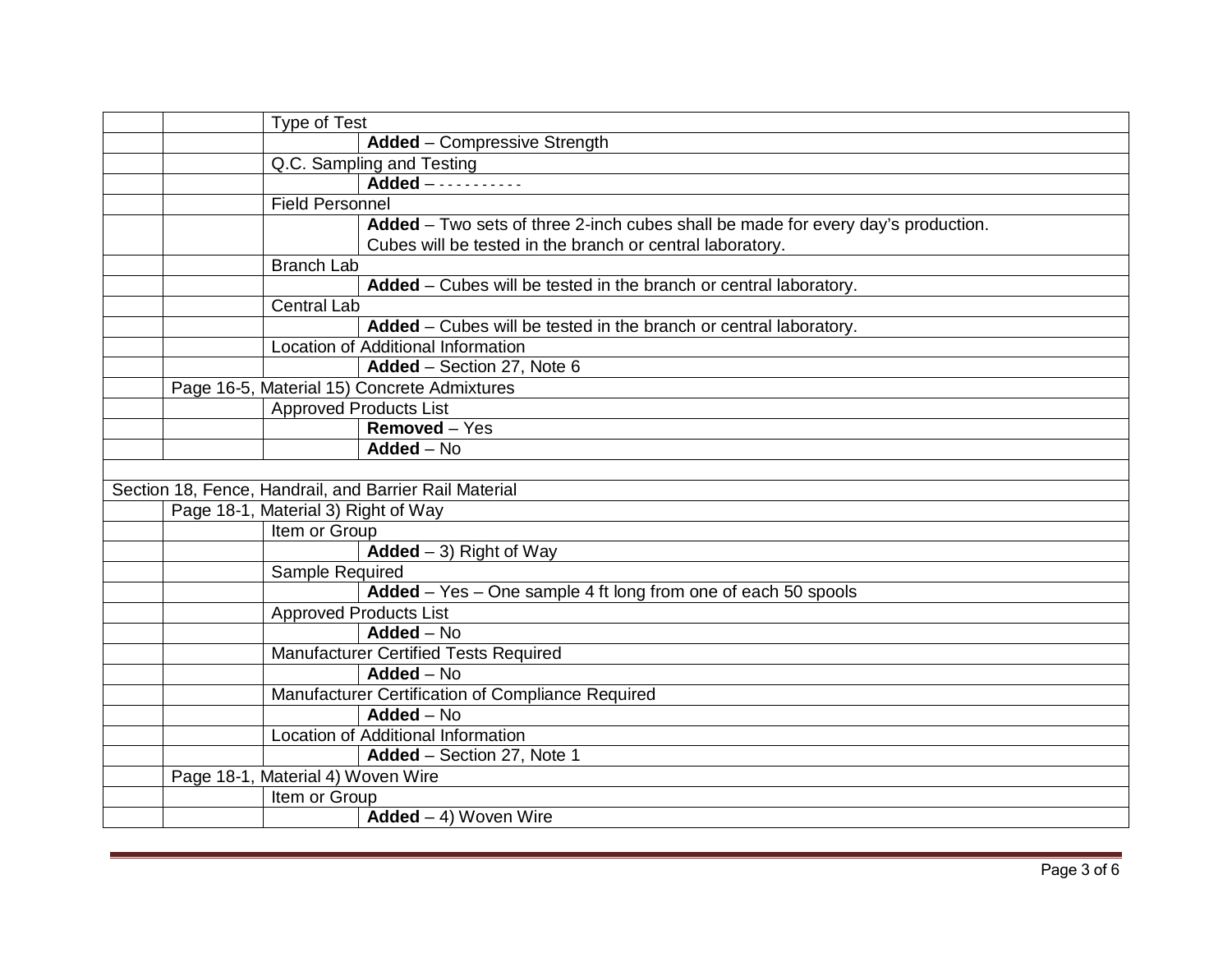| Sample Required                                                                 |
|---------------------------------------------------------------------------------|
| Added – Yes – One sample 4 ft long from one of each 50 spools                   |
| <b>Approved Products List</b>                                                   |
| Added - No                                                                      |
| Manufacturer Certified Tests Required                                           |
| Added - No                                                                      |
| Manufacturer Certification of Compliance Required                               |
| $Added - No$                                                                    |
| Location of Additional Information                                              |
| Added - Section 27, Note 1                                                      |
| Page 18-1, Material 5) Handrail and Barrier Rail                                |
| Item or Group                                                                   |
| Added - 5) Handrail and Barrier Rail                                            |
| Sample Required                                                                 |
| Added - Yes - one full section sample from each size. Samples will be returned. |
| <b>Approved Products List</b>                                                   |
| Added - No                                                                      |
| Manufacturer Certified Tests Required                                           |
| $Added - No$                                                                    |
| Manufacturer Certification of Compliance Required                               |
| $Added - No$                                                                    |
| Location of Additional Information                                              |
| Added - Section 27, Note 1                                                      |
| Page 18-1, Material 6) Welded Wire Fabric                                       |
| Item or Group                                                                   |
| $Added - 6)$ Welded Wire Fabric                                                 |
| Sample Required                                                                 |
| Added - Yes - One sample 4 ft long from one of each 50 spools                   |
| <b>Approved Products List</b>                                                   |
| Added - No                                                                      |
| <b>Manufacturer Certified Tests Required</b>                                    |
| $Added - No$                                                                    |
| Manufacturer Certification of Compliance Required                               |
| Added - No                                                                      |
| Location of Additional Information                                              |
|                                                                                 |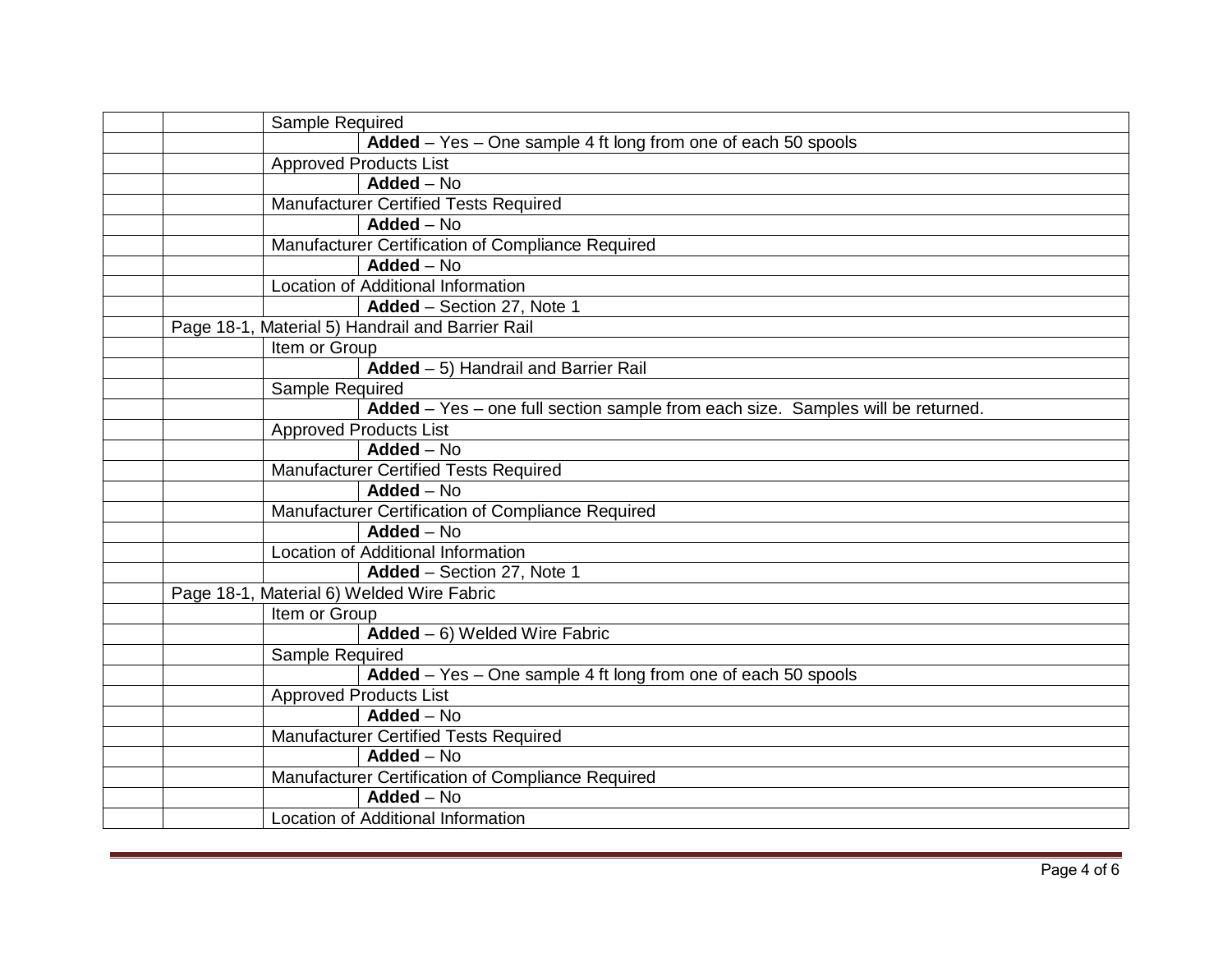|                             |                                    | Added - Section 27, Note 1                                                                         |
|-----------------------------|------------------------------------|----------------------------------------------------------------------------------------------------|
|                             | Page 18-1, Material 10) Woven Wire |                                                                                                    |
|                             | Item or Group                      |                                                                                                    |
|                             |                                    | <b>Removed</b> – Woven Wire                                                                        |
|                             | <b>Sample Required</b>             |                                                                                                    |
|                             |                                    | <b>Removed</b> – Yes – One sample 3 ft long from one of each 50 rolls                              |
|                             |                                    | <b>Approved Products List</b>                                                                      |
|                             |                                    | Removed - No                                                                                       |
|                             |                                    | Manufacturer Certified Tests Required                                                              |
|                             |                                    | Removed - No                                                                                       |
|                             |                                    | Manufacturer Certification of Compliance Required                                                  |
|                             |                                    | $Removed - No$                                                                                     |
|                             |                                    | Location of Additional Information                                                                 |
|                             |                                    | Removed - Section 27, Note 1                                                                       |
|                             |                                    |                                                                                                    |
| Section 23, Traffic Control |                                    |                                                                                                    |
|                             |                                    | Page 23-2, Material 12) Permanent Pavement Marking, Paint                                          |
|                             | Sample Required                    |                                                                                                    |
|                             |                                    | Removed - No                                                                                       |
|                             |                                    | Added - A minimum of one-quart sample of each color when the color's pay quantity exceeds 5,000    |
|                             |                                    | linear feet.                                                                                       |
|                             |                                    | Page 23-2, Material 13) Permanent Pavement Marking, Glass Beads                                    |
|                             | Sample Required                    |                                                                                                    |
|                             |                                    | Removed - No                                                                                       |
|                             |                                    | Added $-$ Yes $-$ A minimum of one-quart sample when the total striping quantity is greater than   |
|                             |                                    | 5,000 linear feet.                                                                                 |
|                             |                                    |                                                                                                    |
| Section 27, Notes           |                                    |                                                                                                    |
|                             |                                    | Page 27-4, Note 6, Portland Cement Concrete                                                        |
|                             |                                    | <b>Concrete Cylinder Size</b>                                                                      |
|                             |                                    | Added - For bridge decks, a 28-day compressive strength is required.                               |
|                             |                                    | Added - Shotcrete, Mortar Cubes: Two-inch cube molds must be used on all projects. Two sets        |
|                             |                                    | of three 2-inch cubes will be made daily in the field. Three cubes will be tested and averaged for |
|                             |                                    | the final design compressive strength at 28 days.                                                  |
|                             |                                    | Page 27-4, Note 7, Concrete Chemical Admixtures                                                    |